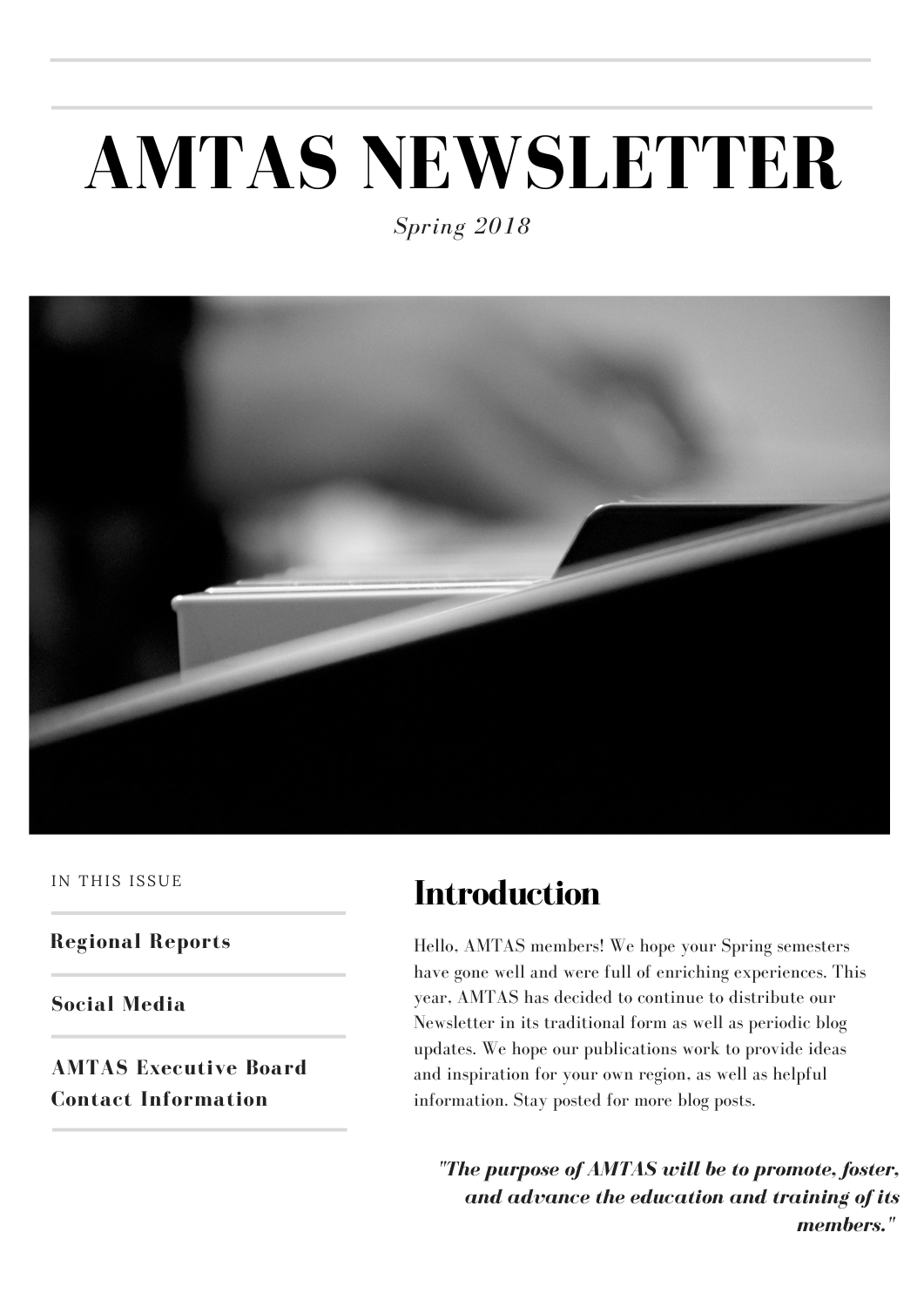*New England Region* held their Regional Conference in Westbrook, Connecticut, where they elected a new board, including a new role of parliamentarian. At conference, two Conference Scholarships were raffled off to David Nicholson from Berklee College and Carolyn Artesani from Lesley University. Two \$75 Scholarships were given to Mellany Gomez from Anna Maria University and Jung Zoey Weng from Berklee College of Music. On top of their Regional Conference, Berklee College of Music held a number of "mini conferences" throughout the spring semester for their music therapy students wthat were open to all. They also received a \$100 AMTAS grant which went to funding their second annual open mic fundraiser at the LOFT at Berklee College of Music. This fundraiser included raffle prizes, a bake sale, and a featured performance from the Nate Chung Project. With this fundraiser, they raised \$220, which went to two conference scholarships.

*Mid-Atlantic Region* had another busy year as they are quickly preparing for their next Passages conference at Radford University in Virginia for the upcoming fall. They've revamped their scholarship application scoring process, awarding four undergraduate scholarships, one graduate scholarship, two club scholarships, and three intern scholarships at their 2018 Regional Conference. At Regional Conference, they were also successful in selling their new merchandise, coffee mugs. They also elected their first Public Relations Officer to their Student Executive Board, not to mention they also revamped their budget approval process. Their schools also fundraised money to be donated to the Momentum Choir of Western New York. They are currently brainstorming ideas that can be made to their organization moving forward, such as increasing communication throughout the "off-season" between conferences.

#### **Regional Reports**

*Great Lakes Region* had an incredible experience at their Regional Conference held in Ypsilanti, MI, their theme being Embracing Every Note: Celebrating Diversity in Music Therapy. Their annual Passages showcased four student speakers and two professional speakers, enriched by presentations, icebreakers, and a preview of this year's advocacy song. One highlight of this conference was performing the Executive Board's piggy-back song entitled "How Far We'll Go" (Inspired by Moana's "How Far I'll Go") at the professional business meeting. Their outgoing Executive Board is proud of their past projects, such as the Gift of Music Grant.

*SouthEastern Region* had their annual Regional Conference in Chattanooga, Tennessee. At conference, students shared information through the research poster session, participated n student concurrent sessions, and held new board member elections for the 2018-2019 year. This past year, our board focused on multiple scholarship opportunities. We gave away one National Conference Scholarship, two Regional Conference Scholarships, and one AMTA Student Membership. Our regional project also focused on advocacy. Last year, we were awarded \$100 from AMTAS to help further our advocacy efforts in our region. This upcoming year, we hope to help newcomer Belmont University start an annual advocacy program on their campus.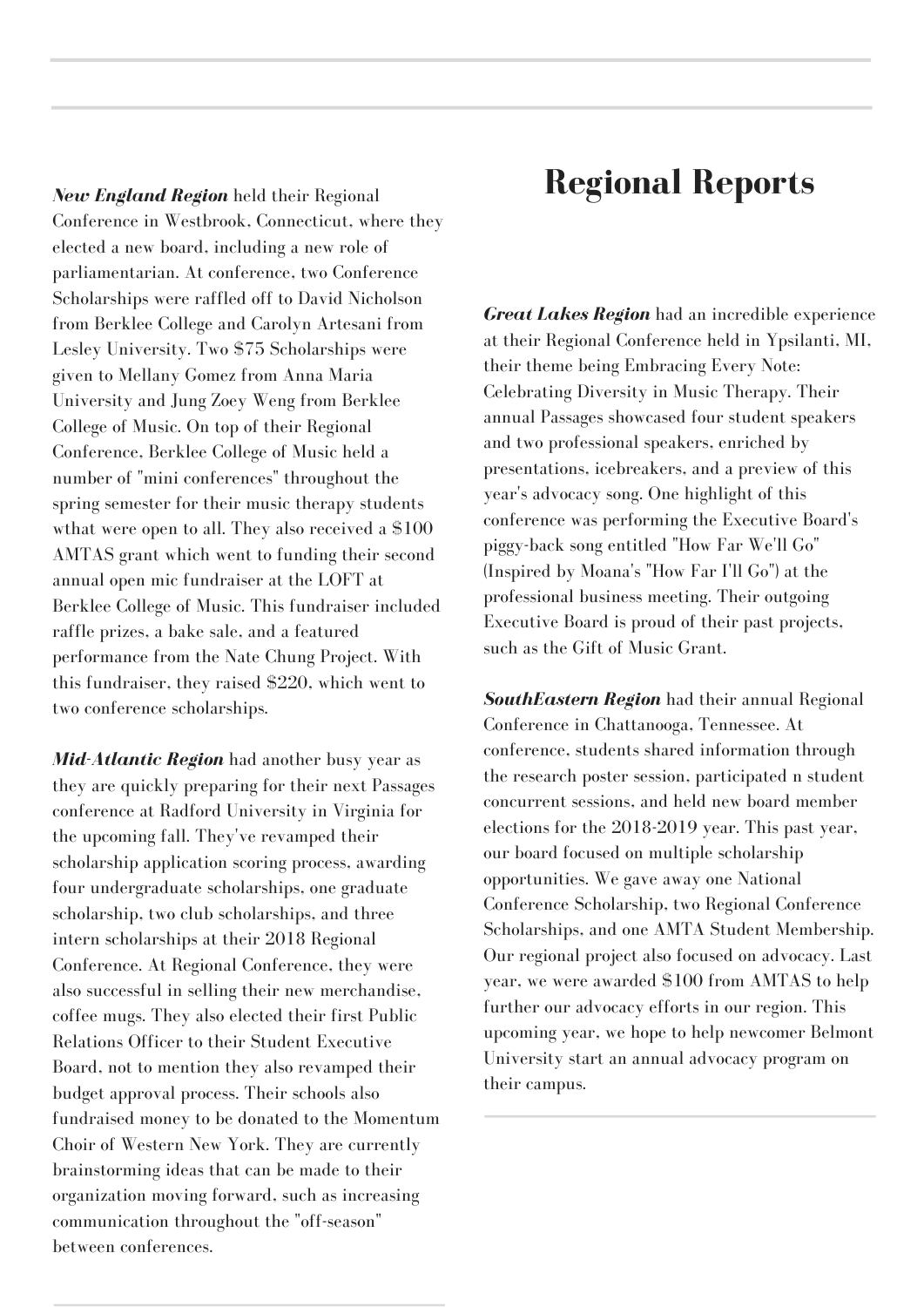#### **Regional Reports cont.**

*Mid-Western Region* had their annual Regional Conference in Iowa City, Iowa. Their members also organized their Passages conference, which consisted of three students presenters and their keynote speakers, CharCarol Fisher, presenting on advocacy and professional development. At conference, their new board members were elected- Ryan Smith as MWR-AMTAS President and Kailey Campbell as MWR-AMTAS Vice President. They are also proud to provide a grant to Jacob Sumpter from Concordia University, which allowed him to be the first representative from his school to attend a regional conference. Through their Music Therapy Notes fundraisers and penny wars, they raised roughly \$200. They will continue to sell their music therapy notebooks at the upcoming National AMTA conference held in Dallas, TX. They are also planning to hold another Cadenza 5K at National Conference so be on the lookout!

*Southwestern Region* held their regional conference in Lubbock, Texas, with their keynote speaker being Dr. Deforia Lane. At conference, they had a well-attended student social event that was a huge success. As for scholarships, they were able to give out two scholarships- one \$250 Undergraduate Scholarship to Aliya Gardea from West Texas A&M University, and a Senior Scholarship to Elizabeth Gifford from Sam Houston State University. They were also able to offer a free CMTE session to students and professionals about Ethical Considerations in a collaboration with the Opera Program at Texas Tech. During their student meetings, they were proud to have comic King, MT-BC come speak about diversity and inter sectionalism within the profession. One project for them this year was to challenge their individual schools to advocate for music therapy on their campus and community. They challenged each of their schools within their region to use their awareness week as a platform to complete this challenge. Southern Methodist University and West Texas A&M University both had stand-out awareness weeks that were covered through social media. SMU posted music therapy PSAs, hosted a drum circle, gave out donuts, and discussed music therapy, and ended their week with "Cafe SMUTY". WTAMU hosted a Music Thera {tea} Monday event with free tea and music therapy facts, played Music Therapy fact or Fiction in the student center, hosted an open jam session, and ended their week with a SINGO event. They also hosted a live music therapy session open to the public in one of their meetings with actual music therapy clients of a practicum supervisor in the area. In terms of their newly elected Executive Board, they are very excited for the upcoming year and the chance to ser